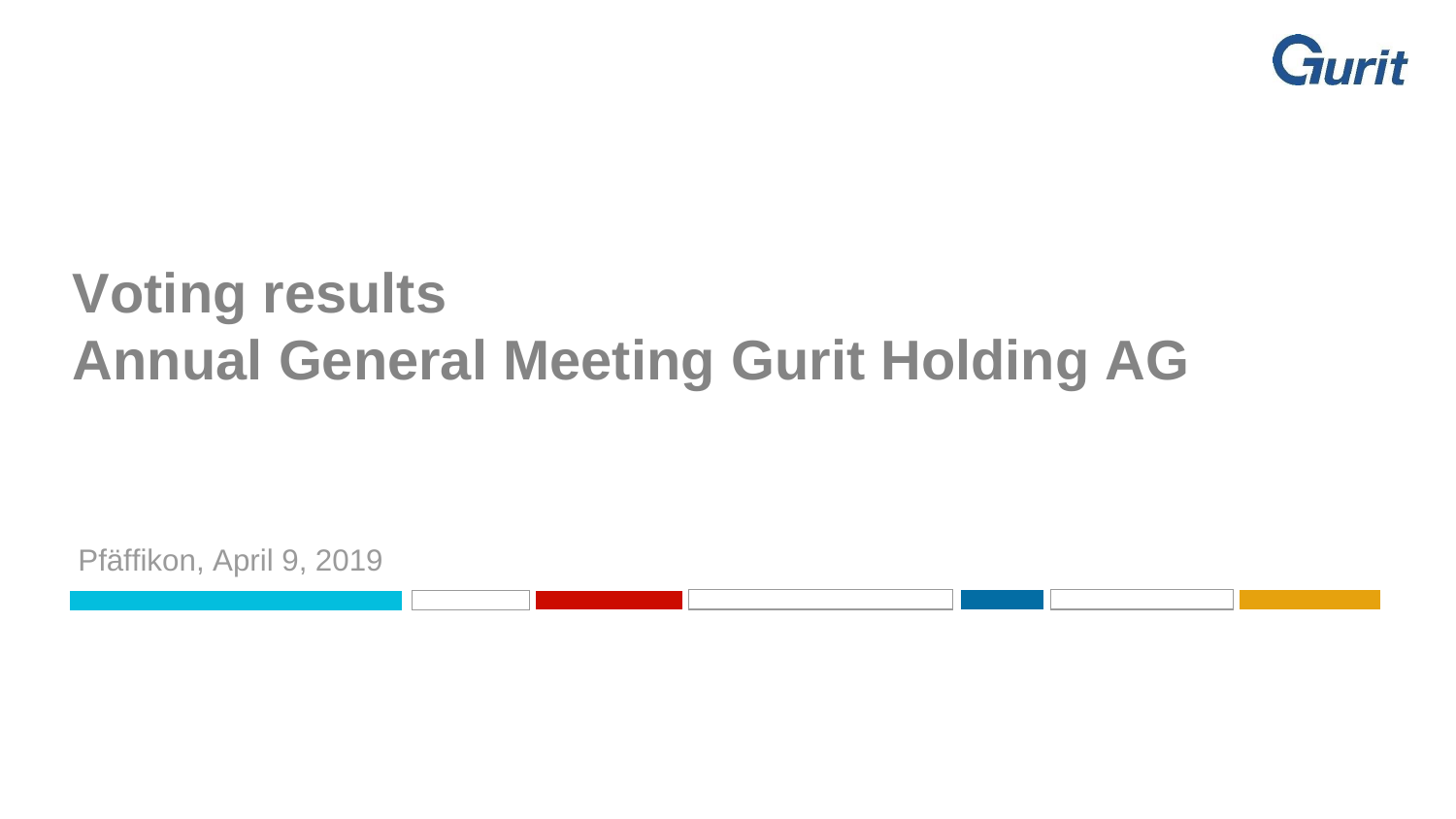## **Annual General Meeting of Gurit Holding AG of 9.4.2019**



**At the Annual General Meeting of Gurit Holding AG held on April 9, 2019, a total of 444,205 shares (239,560 registered and 204,645 bearer shares) or 67% of the voting rights were present out of a grand total of 660,000 shares (240,000 registered shares and 420,000 bearer shares). This equals CHF 12,6 million out of the total share capital of CHF 23.4 million par value. There were 88 shareholders attending the meeting personally or by proxy, representing 111,730 shares or 25% of the voting rights present. The independent proxy holder represented 332,475 shares or 75% of the voting rights attending the meeting.** 

The shareholders accepted all the Board of Directors' motions as follows: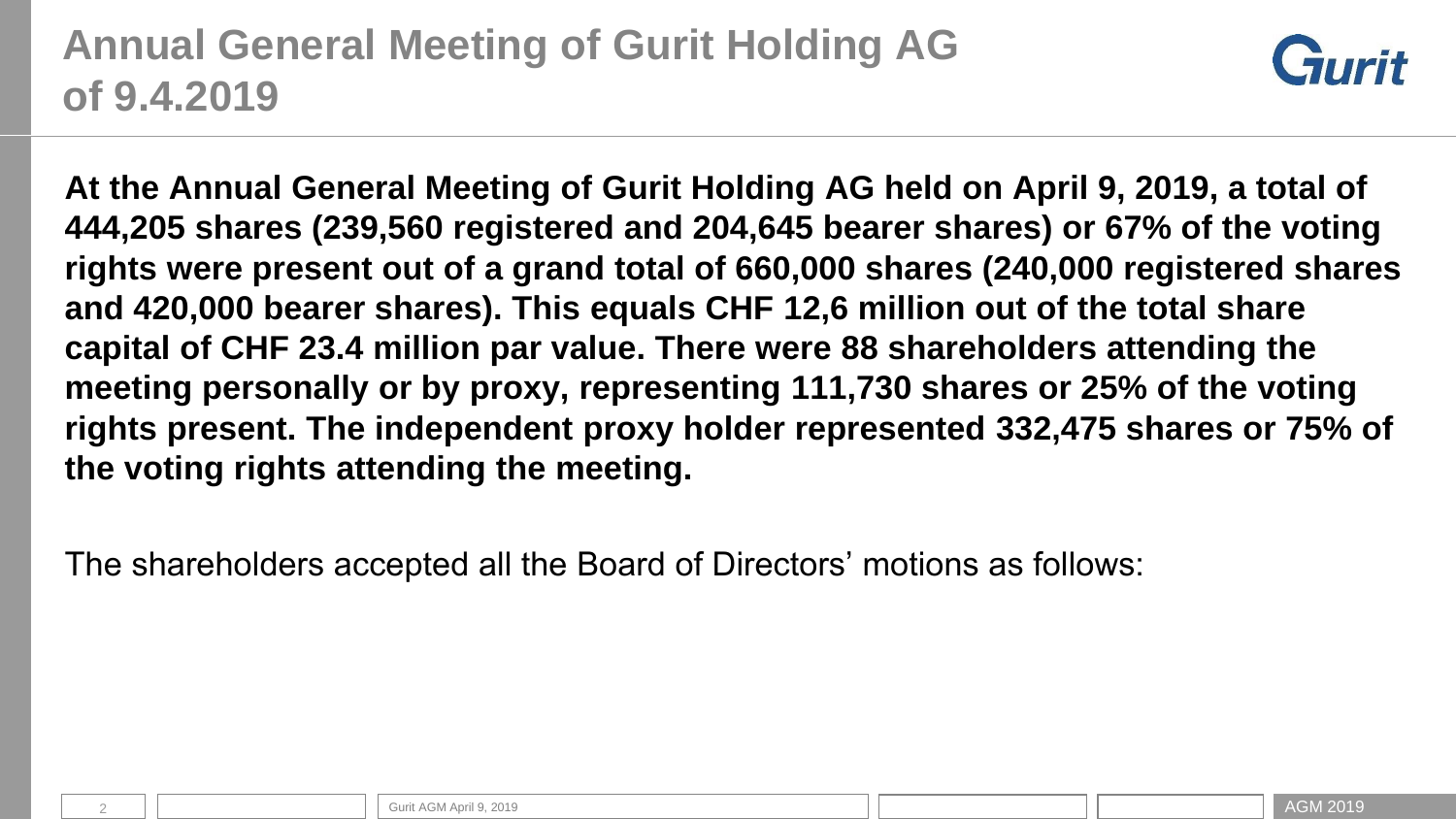

| <b>Agenda items</b>                                                                                                                                          | <b>Yes</b> | <b>No</b> | <b>Abstention</b> |
|--------------------------------------------------------------------------------------------------------------------------------------------------------------|------------|-----------|-------------------|
| Agenda item 1<br>Approval of Management Report, Annual and<br><b>Consolidated Financial Statements 2018</b>                                                  | 444'105    | 100       | 0                 |
| Agenda item 2<br>Decision on Appropriation of retained earnings<br>available to the Annual General Meeting                                                   | 444'105    | $\Omega$  | 100               |
| Agenda item 3 <sup>*</sup> )<br>Granting of Discharge to the Members of the<br>Board of Directors and the Executive Committee<br>for the financial year 2018 | 438'534    | 1'406     | $\Omega$          |

\*) Office holders involved are not entitled to vote. Accordingly their votes are not taken into account for this agenda item.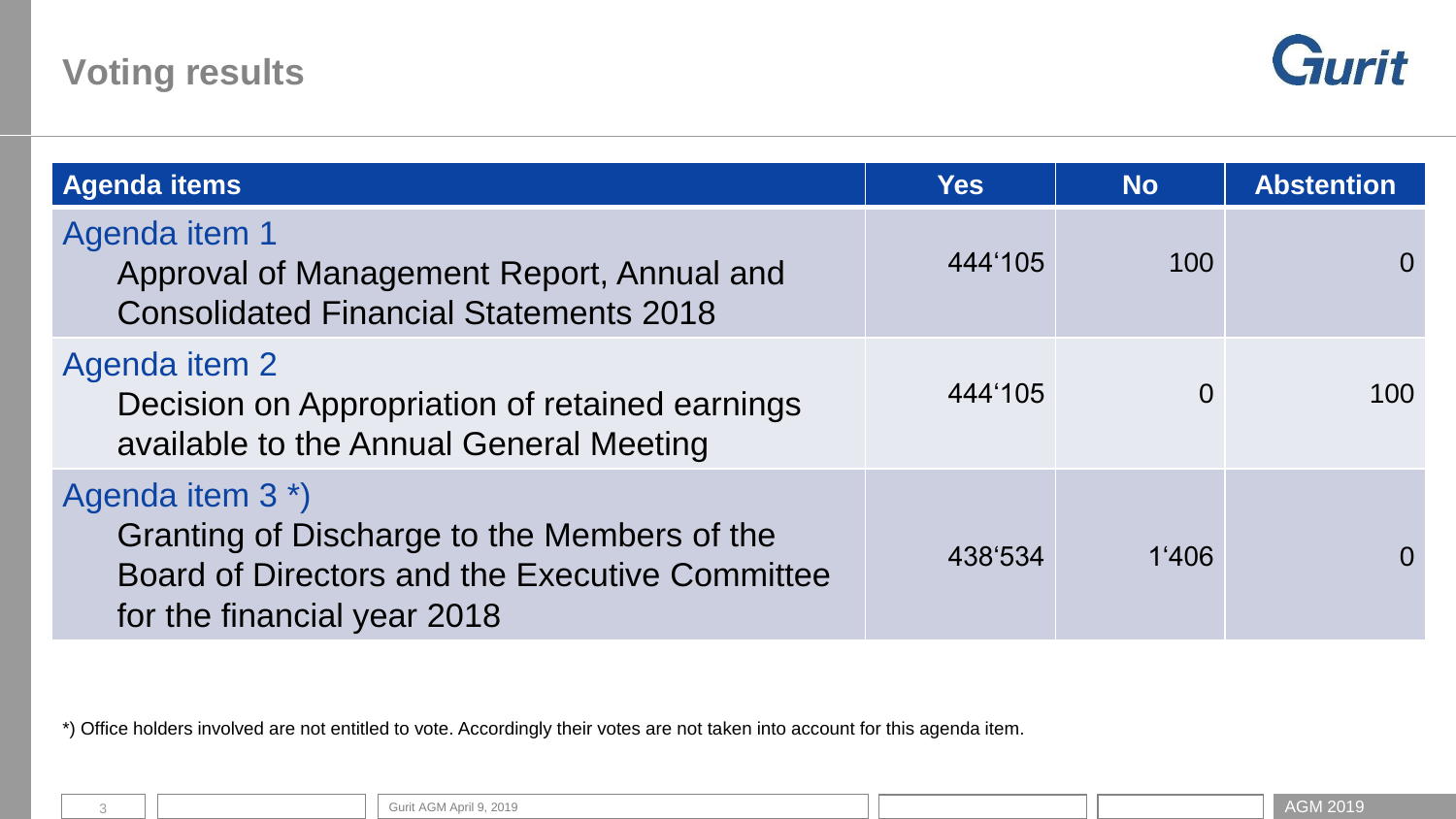#### **Voting results: Elections**



| <b>Agenda items</b>                                                                                  | <b>Yes</b> | <b>No</b> | <b>Abstention</b> |
|------------------------------------------------------------------------------------------------------|------------|-----------|-------------------|
| Agenda item 4.1:<br>Re-election of Peter Leupp as Member and Chairman of the Board<br>of Directors   | 442'664    | 1'441     | 100               |
| Agenda item 4.2:<br>Re-election of Stefan Breitenstein as Member of the Board of<br><b>Directors</b> | 441'689    | 2'416     | 100               |
| Re-election of Nick Huber as Member of the Board of Directors                                        | 438'695    | 5'410     | 100               |
| Re-election of Urs Kaufmann as Member of the Board of Directors                                      | 396'004    | 48'101    | 100               |
| Agenda item 4.3:                                                                                     |            |           |                   |
| New election of Dr. Bettina Gerharz-Kalte as Member of the Board<br>of Directors                     | 443'720    | 385       | 100               |
| New election of Philippe Royer as Member of the Board of Directors                                   | 443'494    | 586       | 125               |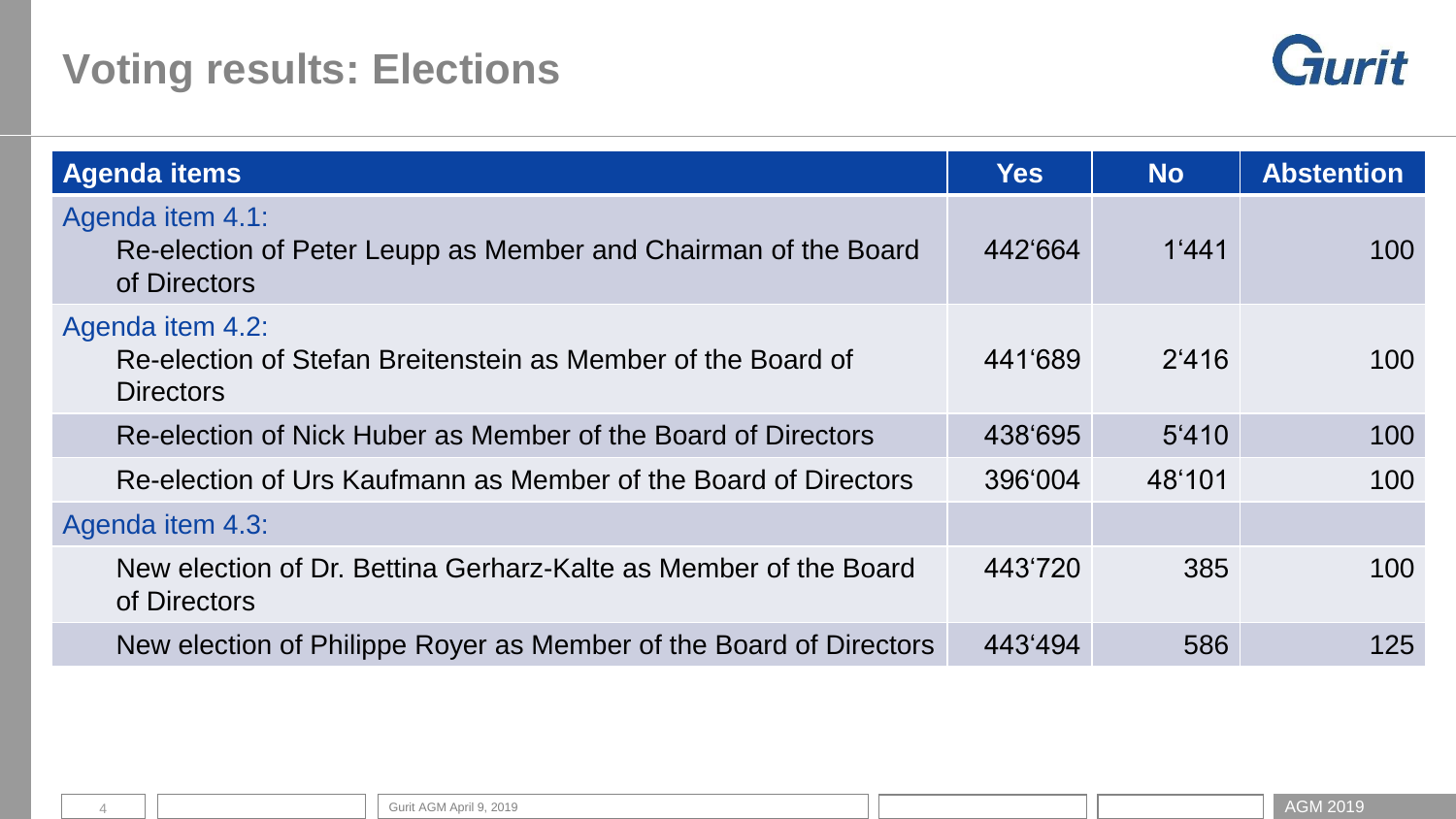### **Voting results: Elections**



| <b>Agenda items</b>                                                                                               | <b>Yes</b> | <b>No</b> | <b>Abstention</b> |
|-------------------------------------------------------------------------------------------------------------------|------------|-----------|-------------------|
| Agenda item 4.4.1<br>Re-election of Nick Huber as Member of the<br><b>Nomination and Compensation Committee</b>   | 418'211    | 25'894    | 100               |
| Agenda item 4.4.2<br>Re-election of Urs Kaufmann as Member of the<br><b>Nomination and Compensation Committee</b> | 395'857    | 48'248    | 100               |
| Agenda item 4.4.3<br>Re-election of Peter Leupp as Member of the<br><b>Nomination and Compensation Committee</b>  | 425'539    | 18'566    | 100               |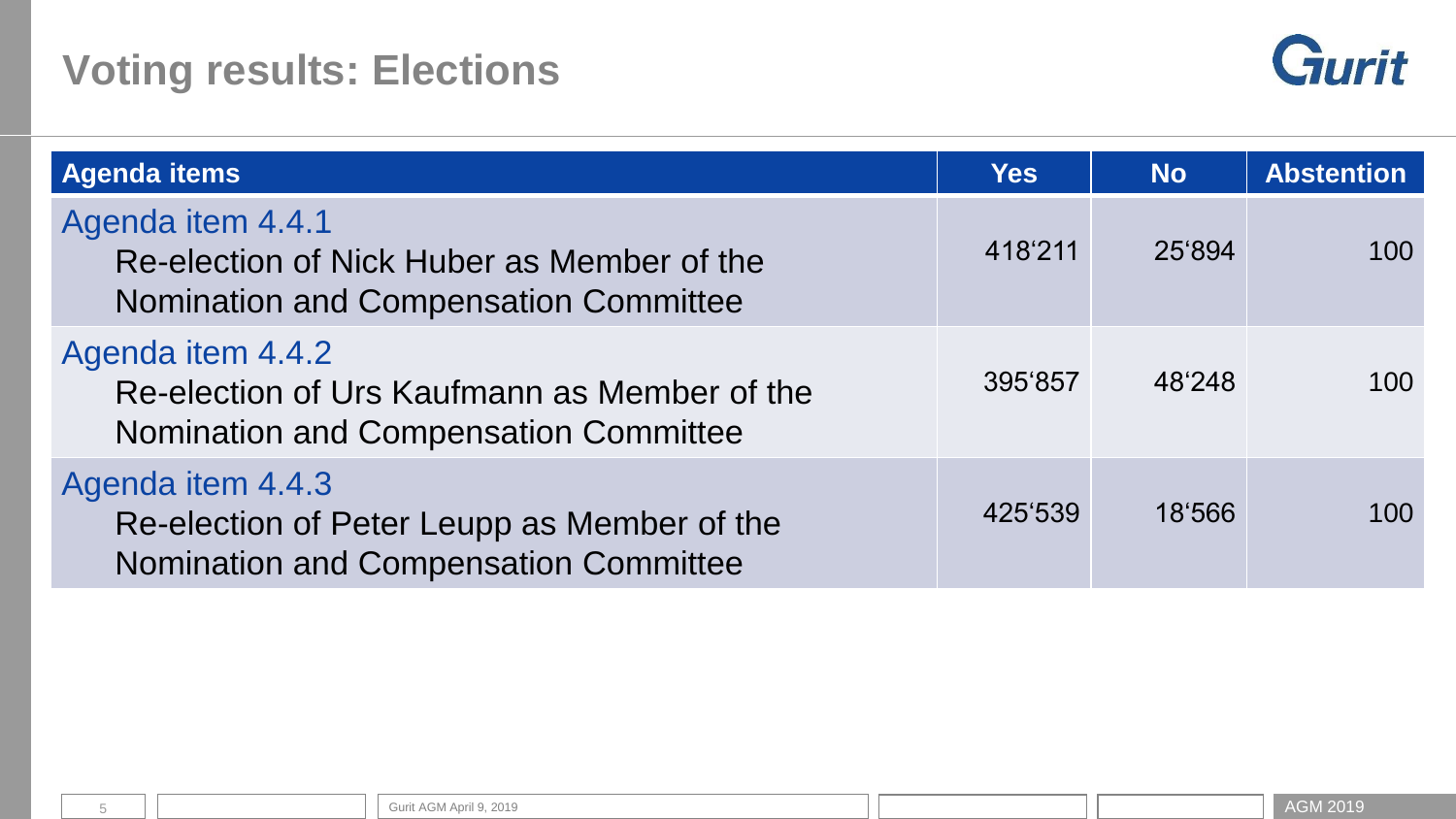#### **Voting results: Elections**



| <b>Agenda items</b>                                                                  | <b>Yes</b> | <b>No</b> | <b>Abstention</b> |
|--------------------------------------------------------------------------------------|------------|-----------|-------------------|
| Agenda item 4.5:<br>Re-election of Mr. Jürg Luginbühl<br>as independent proxy holder | 444'053    | 52        | 100               |
| Agenda item 4.6:<br>Re-election of PricewaterhouseCoopers AG, Zürich,<br>as auditors | 408'554    | 35'551    | 100               |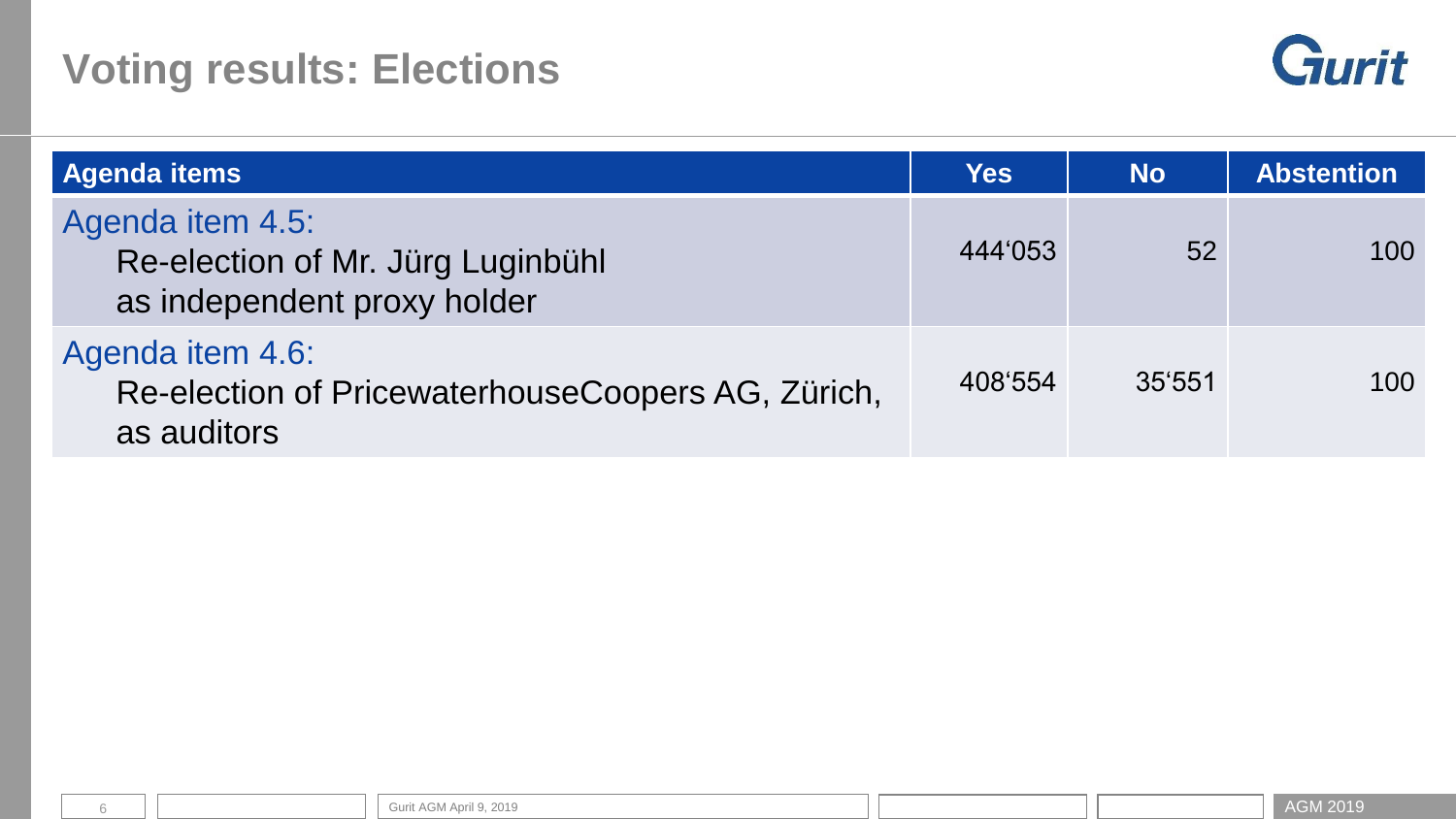

| <b>Agenda items</b>                                                                                                                                                             | <b>Yes</b> | <b>No</b> | <b>Abstention</b> |
|---------------------------------------------------------------------------------------------------------------------------------------------------------------------------------|------------|-----------|-------------------|
| Agenda item 5<br>Consultative vote on the Compensation report 2018                                                                                                              | 407'802    | 36'378    | 25                |
| Agenda item 6<br>Approval of the maximum total amount of fixed compensation<br>of the Board of Directors for the term of office 2019/2020                                       | 442'503    | 1'702     | $\Omega$          |
| Agenda item 7<br>Approval of the maximum total amount of fixed compensation<br>of the Executive Committee for the period of July 1, 2019 to<br>June 30, 2020                    | 442'503    | 1'702     | $\left( \right)$  |
| Agenda item 8<br>Approval of the maximum total amount of performance based<br>compensation of the Executive Committee for the period of<br>January 1, 2019 to December 31, 2019 | 442.498    | 1'707     | $\Omega$          |